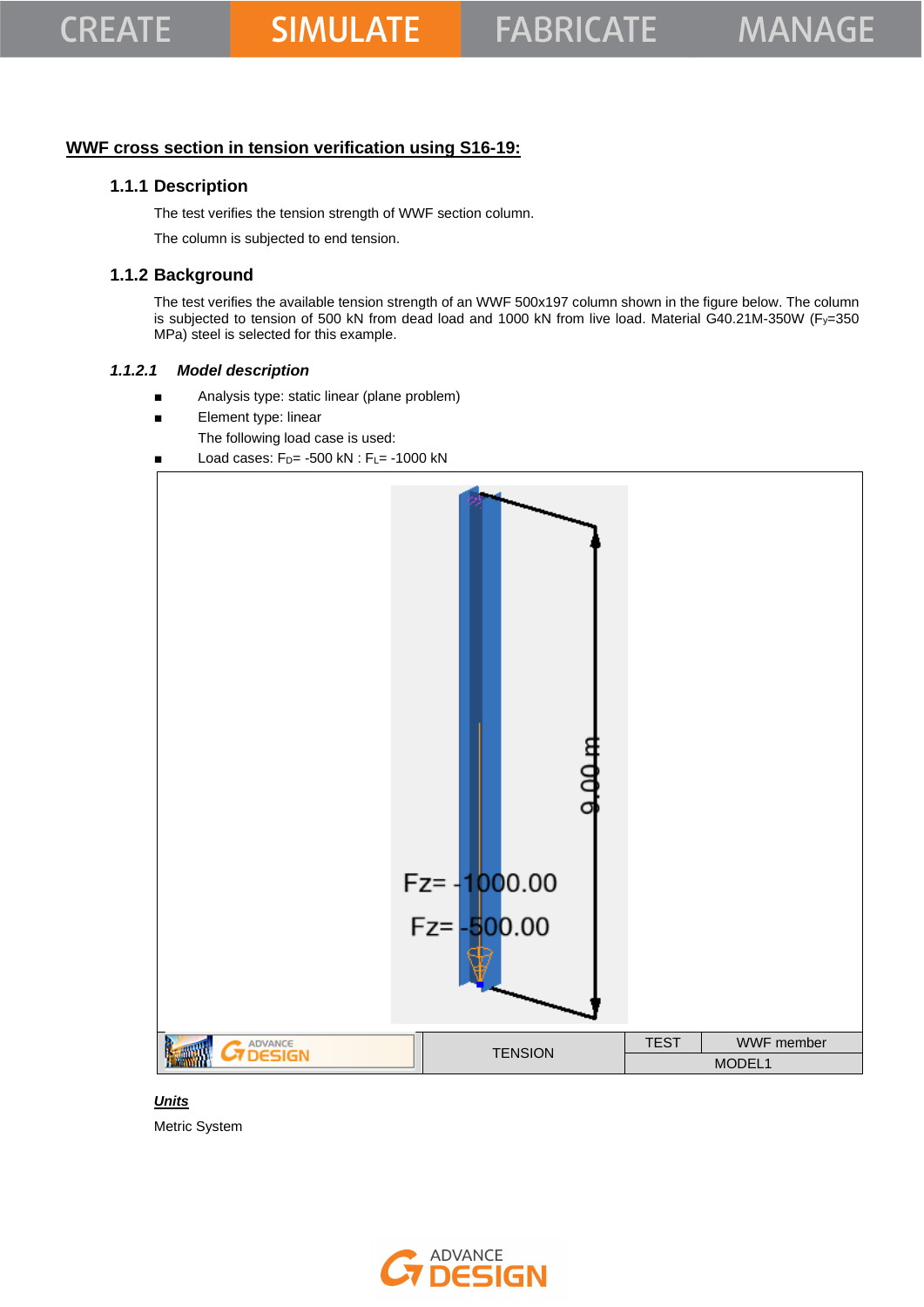## **CREATE**

## **Geometry**

■ Cross section: *Dimensions and surface area Properties Area A 252.00 cm<sup>2</sup> Depth h 50.00 cm Web thickness tw 1.10 cm Flange width b 50.00cm Flange thickness tf 2.00 cm Filet radius r 0.00 cm Weak Axis (Y-Y) Iy 125000 cm<sup>4</sup>*   $S_y$  4990 *cm<sup>3</sup> Zy 5410 cm<sup>3</sup> Weak Axis (Z-Z) Iz 41700 cm<sup>4</sup> Sz 1670 cm<sup>3</sup> Zz 2510 cm<sup>3</sup> Shear area*  $A_y$  201.21 cm<sup>2</sup> *Az 55.00 cm<sup>2</sup> Torsional constant J 283.889 cm<sup>4</sup> Warping constant Cw 24.0029x10<sup>6</sup> cm<sup>6</sup> WWF 500x197*

Beam length: L =900 cm

### Materials properties

Steel G40.21M-350W is used. The following characteristics are used in relation to this material:

- Yield strength fy=350 MPa
- Longitudinal elastic modulus: E=200000 MPa
- Shear modulus of rigidity: G=76923.1 MPa

#### Boundary conditions

The boundary conditions are described below:

- Outer:
	- ► Support at X = 700 cm (Restraints: TX, TY, TZ, Rx, Ry, Rz)
- Inner: None.

#### **Loading**

The column is subjected to the following load combinations and actions:

- $ULS: q = 1.25 \times D + 1.5 \times L$
- LSS:  $q = 1 \times D + 1 \times L$

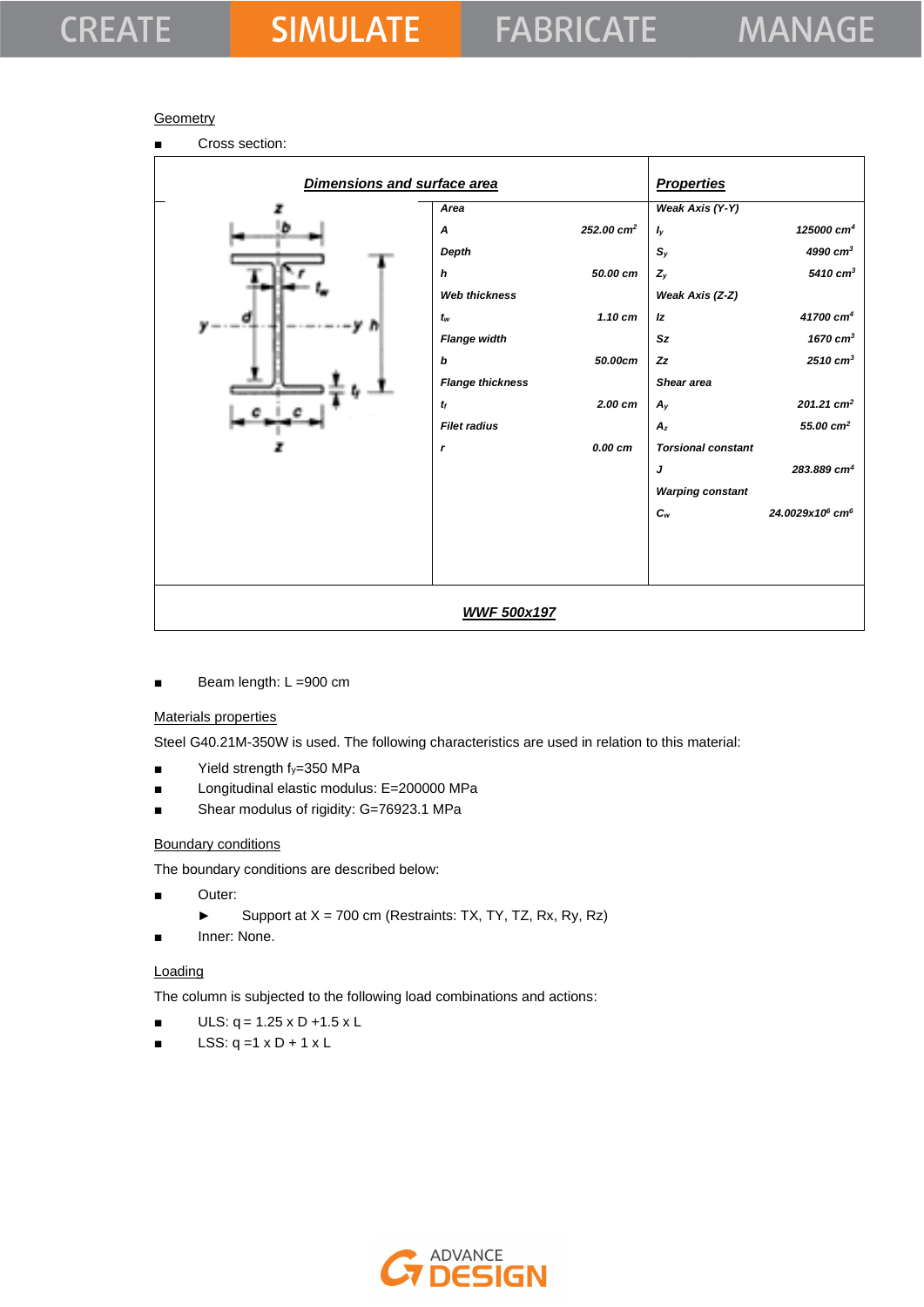## **CREATE**

## **SIMULATE**

### *1.1.2.2 Reference results in calculating*

#### Reference solution

From the NBC 2015, the required tension strength for the design is:

| <b>ULS</b>                                 |  |
|--------------------------------------------|--|
| $ Fx  = 1.25 \times 500 + 1.5 \times 1000$ |  |
| $ Fx  = 2125 kN$                           |  |
|                                            |  |
|                                            |  |

The Factored tensile resistance  $T_r$  of a member subjected to axial tension is computed from the clause 13.2:

$$
T_r = \phi \times Ag \times Fy
$$

In order to verify the plasticity of the gross section with the factored load computed at ULS:

**ULS**  $\phi = 0.\overline{9}$  $T_r = \phi \times Ag \times Fy = 0.9 \times 25200 \times 350$  $= 7938 kN$  $T_f = Fx = 2125 kN < T_r = 7938 kN$  O.K Work ratio:  $T_f$  $\sqrt{T_r} = 26.77\%$ 

Since the member is under tension forces only the verification of bending resistance and combined forces is unnecessary.

**Finite elements modeling**

- Linear element: S beam,
- 6 nodes,
- 1 linear element.

#### *1.1.2.3 Results comparison*

| <b>Result name</b> | <b>Result description</b>   | Reference value | AD value | <b>Percent</b><br><b>Difference</b> |
|--------------------|-----------------------------|-----------------|----------|-------------------------------------|
|                    | Factored tensile resistance | 7938 kN         | 7938 kN  | $0.00\%$                            |
|                    | Design ratio                | 26.77%          | 26.77%   | $0.00\%$                            |